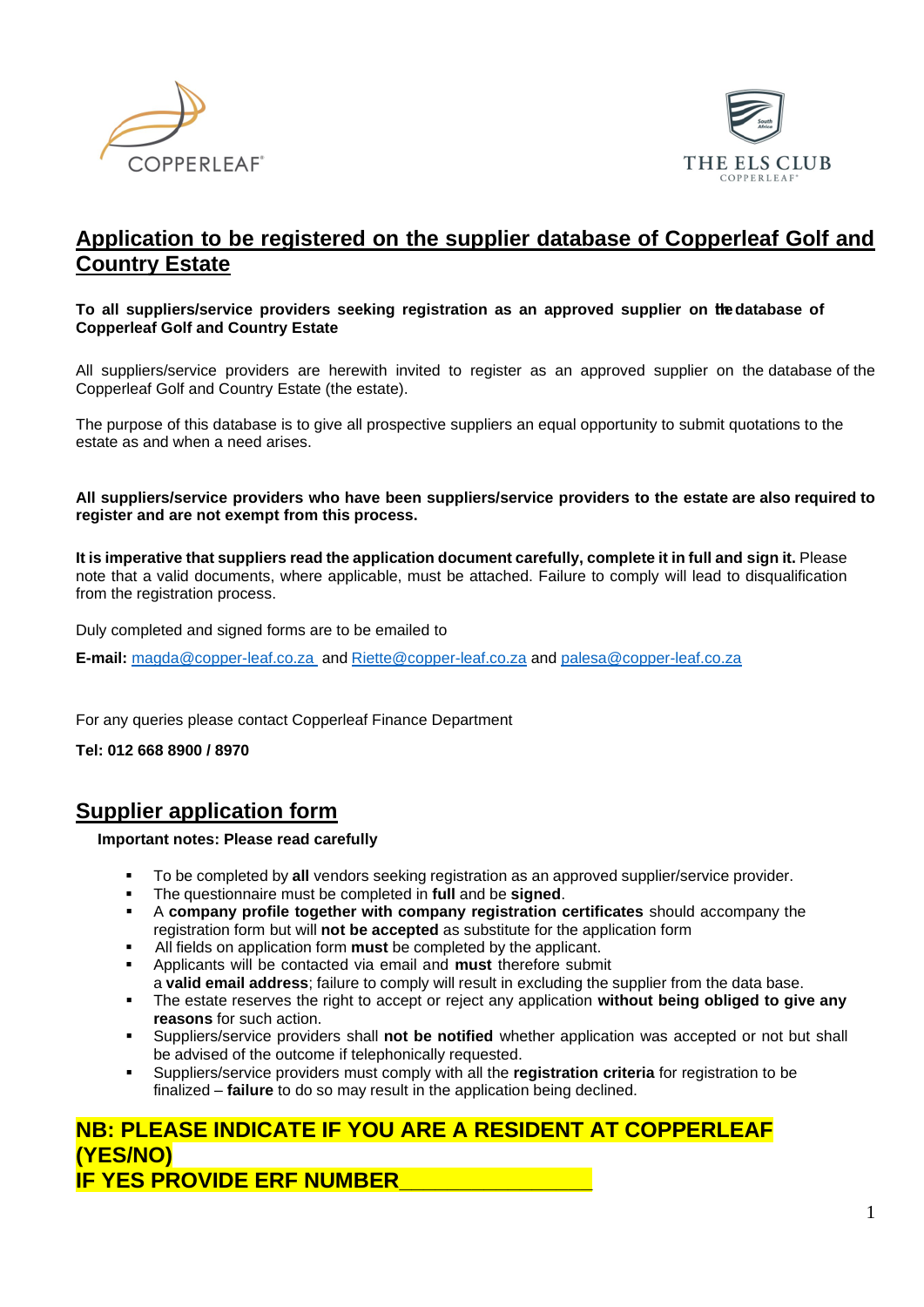# **Supplier's details**

| <b>Company / Supplier name</b>           |  |
|------------------------------------------|--|
| <b>Company / CC registration number</b>  |  |
| VAT registration number (if applicable)  |  |
| Income tax reference number (compulsory) |  |
| Web address                              |  |
| <b>Email address</b>                     |  |
| <b>Telephone number</b>                  |  |
| Fax number (compulsory)                  |  |
| <b>Toll-free number</b>                  |  |
| Number of full-time employees            |  |
| Number of years in business              |  |
| Postal address (compulsory)              |  |
|                                          |  |
|                                          |  |
| <b>Physical address (compulsory)</b>     |  |
|                                          |  |
|                                          |  |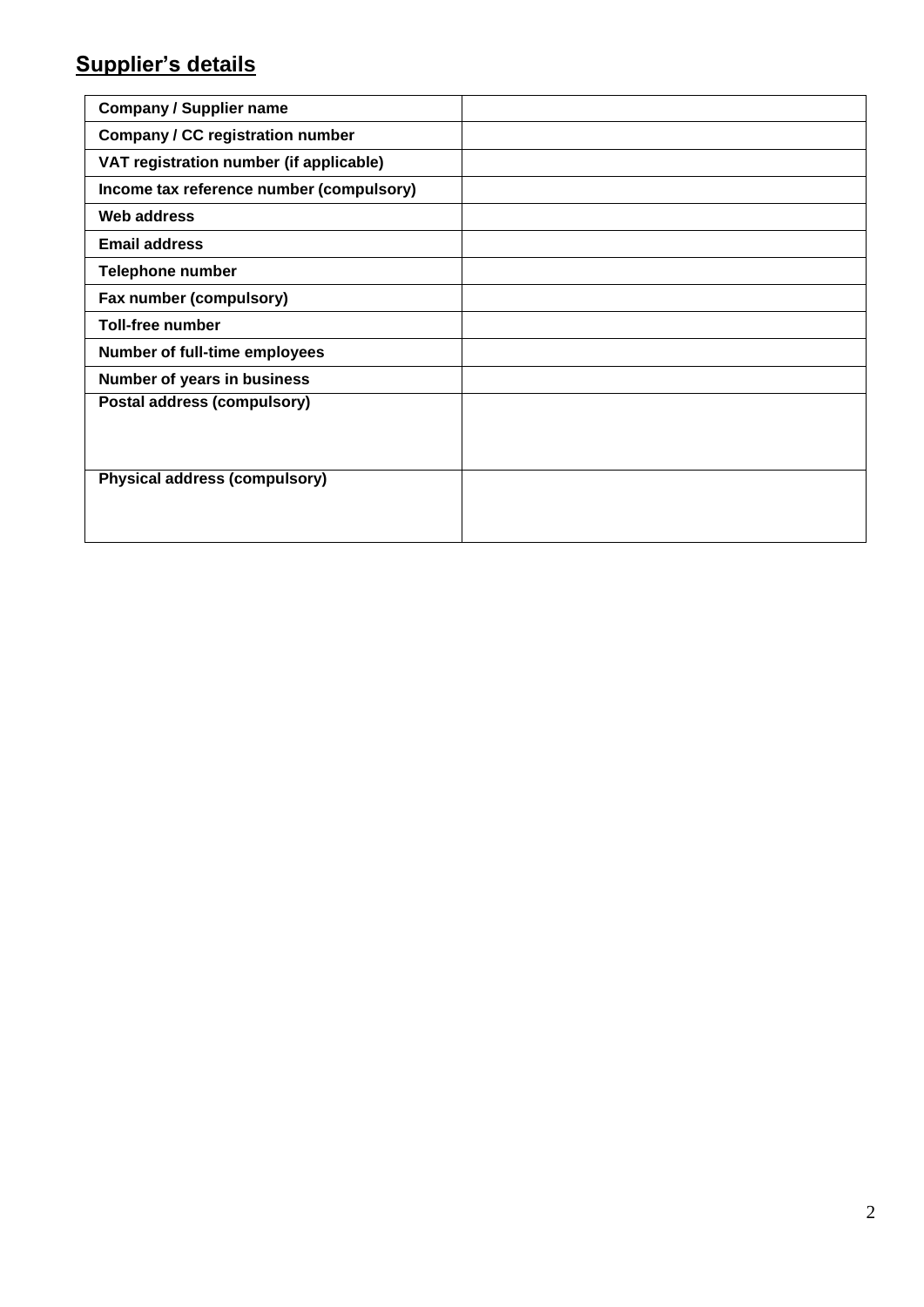# **Supplier grouping detail: type of firm**

# **Please tick the relevant box 1** Public Company (Ltd) **7** Sole Proprietor **2** Private Company (Pty) Ltd **8** Foreign Company **3** Closed Corporation (CC) **9** Partnership **4** Government / Parastatals **10** Trust **5** Joint Venture **11 11** Section 21 Company **6** Consortium **12** Other (Specify)

# **Main contact person in your company**

| <b>Name</b>                   |  |
|-------------------------------|--|
| <b>Company position</b>       |  |
| <b>Mobile phone</b><br>number |  |
| Fax number                    |  |
| <b>Email address</b>          |  |

# **Sales contact person in your comapny**

| <b>Name</b>                   |  |
|-------------------------------|--|
| <b>Company position</b>       |  |
| <b>Mobile phone</b><br>number |  |
| Fax number                    |  |
| <b>Email address</b>          |  |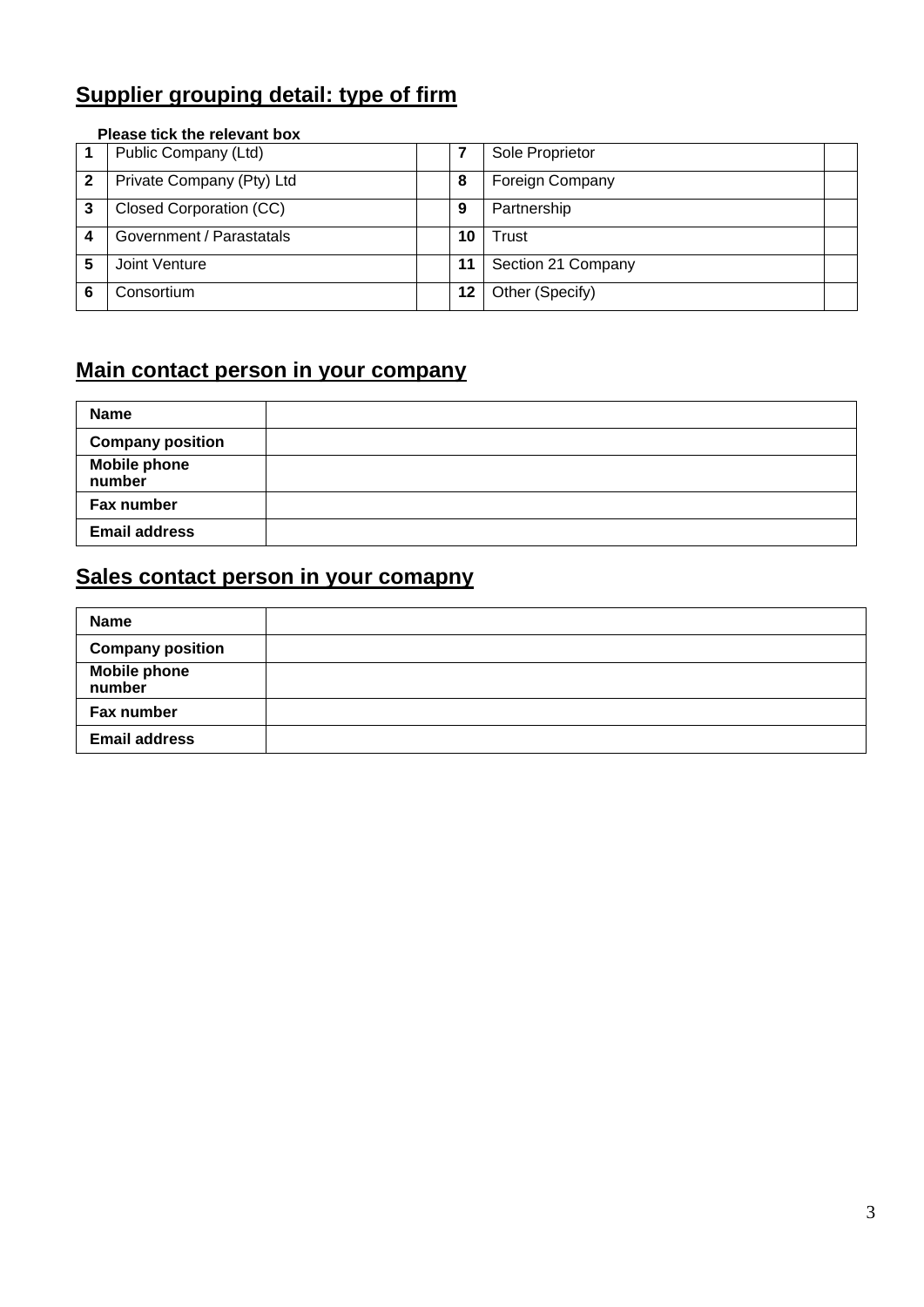# **Banking details**

| Name of bank                                  |             |              |  |
|-----------------------------------------------|-------------|--------------|--|
| <b>Branch name</b>                            |             |              |  |
| <b>Branch code</b>                            |             |              |  |
| <b>Branch account</b>                         |             |              |  |
| <b>Account number</b>                         |             |              |  |
| <b>Account type</b><br>(tick the appropriate) | Current     | Savings      |  |
|                                               | <b>Bond</b> | Transmission |  |

*Note: Please attach letter of confirmation of banking Account.*

# **Please mark the main services your company supplies**

**Suppliers of the following products/services are required to register on the database.**

| <b>MAIN GROUP</b>      | <b>SERVICE/</b><br><b>GOODS</b>               | <b>TICK RELEVANT</b><br><b>BOX</b> |
|------------------------|-----------------------------------------------|------------------------------------|
|                        | Employee assistance program providers         |                                    |
|                        | <b>HR</b> consultants                         |                                    |
| HR                     | Payroll outsourcing                           |                                    |
|                        | Recruitment advertising                       |                                    |
|                        | Response handling                             |                                    |
|                        | Training and development / skills development |                                    |
|                        | Accounts payable                              |                                    |
|                        | Accounts receivables                          |                                    |
|                        | Analytics                                     |                                    |
|                        | Analytics forecasting                         |                                    |
|                        | Asset Management                              |                                    |
|                        | <b>Audit and Risk</b>                         |                                    |
|                        | <b>Balanced scorecard</b>                     |                                    |
| <b>FINANCE AND ITC</b> | Benefits admin                                |                                    |
|                        | Billing                                       |                                    |
|                        | Candidate gateway                             |                                    |
|                        | Collaboration & communication                 |                                    |
|                        | Computer & printer maintenance                |                                    |
|                        | Computer hardware suppliers                   |                                    |
|                        | Contracts                                     |                                    |
|                        | Data analytics & reporting                    |                                    |
|                        | Data warehousing                              |                                    |
|                        | Data warehousing                              |                                    |
|                        | Ebilling                                      |                                    |
|                        | eDevelopment                                  |                                    |
|                        | Enterprise content management                 |                                    |
|                        | eProfile                                      |                                    |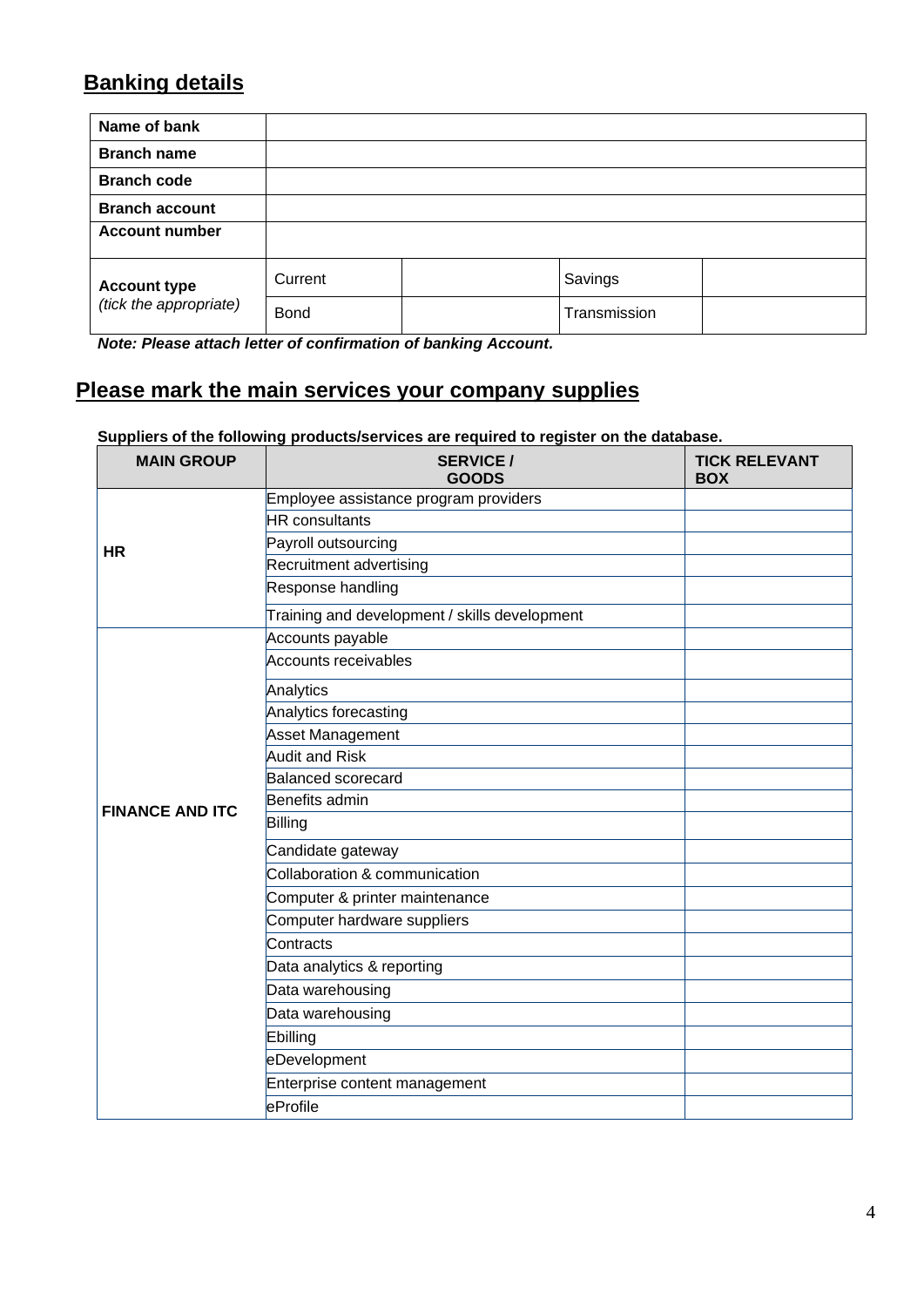| <b>MAIN GROUP</b>     | <b>SERVICE/</b><br><b>GOODS</b>                 | <b>TICK RELEVANT</b><br><b>BOX</b> |
|-----------------------|-------------------------------------------------|------------------------------------|
|                       | Financial data quality management adapter suite |                                    |
|                       | <b>Financial scorecard</b>                      |                                    |
|                       | General ledger                                  |                                    |
|                       | <b>HCM</b> scorecard/workforce analytics        |                                    |
|                       | <b>Helpdesk</b>                                 |                                    |
|                       | Human resources                                 |                                    |
|                       | <b>T</b> consultants                            |                                    |
|                       | IT peripherals                                  |                                    |
|                       | Payroll Interface                               |                                    |
|                       | PC supplier                                     |                                    |
|                       | Photocopying, scanning, printing services       |                                    |
|                       | Planning, budgeting & forecasting               |                                    |
|                       | Printing                                        |                                    |
|                       | <b>Project Costing</b>                          |                                    |
|                       | Purchasing                                      |                                    |
|                       | Software development                            |                                    |
|                       | System developers                               |                                    |
|                       | Talent acquisition                              |                                    |
|                       | Time & Expenses                                 |                                    |
|                       | Tuxedo                                          |                                    |
|                       | User productivity kit developer & simulation    |                                    |
|                       | Weblogic                                        |                                    |
|                       | Workforce planning                              |                                    |
|                       | <b>Courier services</b>                         |                                    |
|                       | Driver (casual & part-time)                     |                                    |
| <b>Logistics</b>      | Messenger / Delivery services                   |                                    |
|                       | Offsite storage                                 |                                    |
|                       | Photocopying services                           |                                    |
|                       | <b>Transcription services</b>                   |                                    |
| <b>Catering</b>       | Catering services                               |                                    |
|                       | Supply of meeting refreshments                  |                                    |
|                       | <b>Events Management and Coordination</b>       |                                    |
|                       | Access control systems                          |                                    |
|                       | Air-conditioning services                       |                                    |
|                       | Aluminium door and window services              |                                    |
|                       | Asset tracking system                           |                                    |
|                       | Bathroom equipment suppliers                    |                                    |
|                       | Building construction                           |                                    |
|                       | <b>Building Consumables suppliers</b>           |                                    |
| <b>Facilities and</b> | Access control equipment suppliers              |                                    |
| <b>Security</b>       | <b>Access control services</b>                  |                                    |
|                       | Carpet and tiles cleaning                       |                                    |
|                       | Carpet suppliers                                |                                    |
|                       | <b>CCTV</b> systems                             |                                    |
|                       | Ceiling suppliers                               |                                    |
|                       | <b>Electrical services</b>                      |                                    |
|                       | <b>Electrical Wholesale suppliers</b>           |                                    |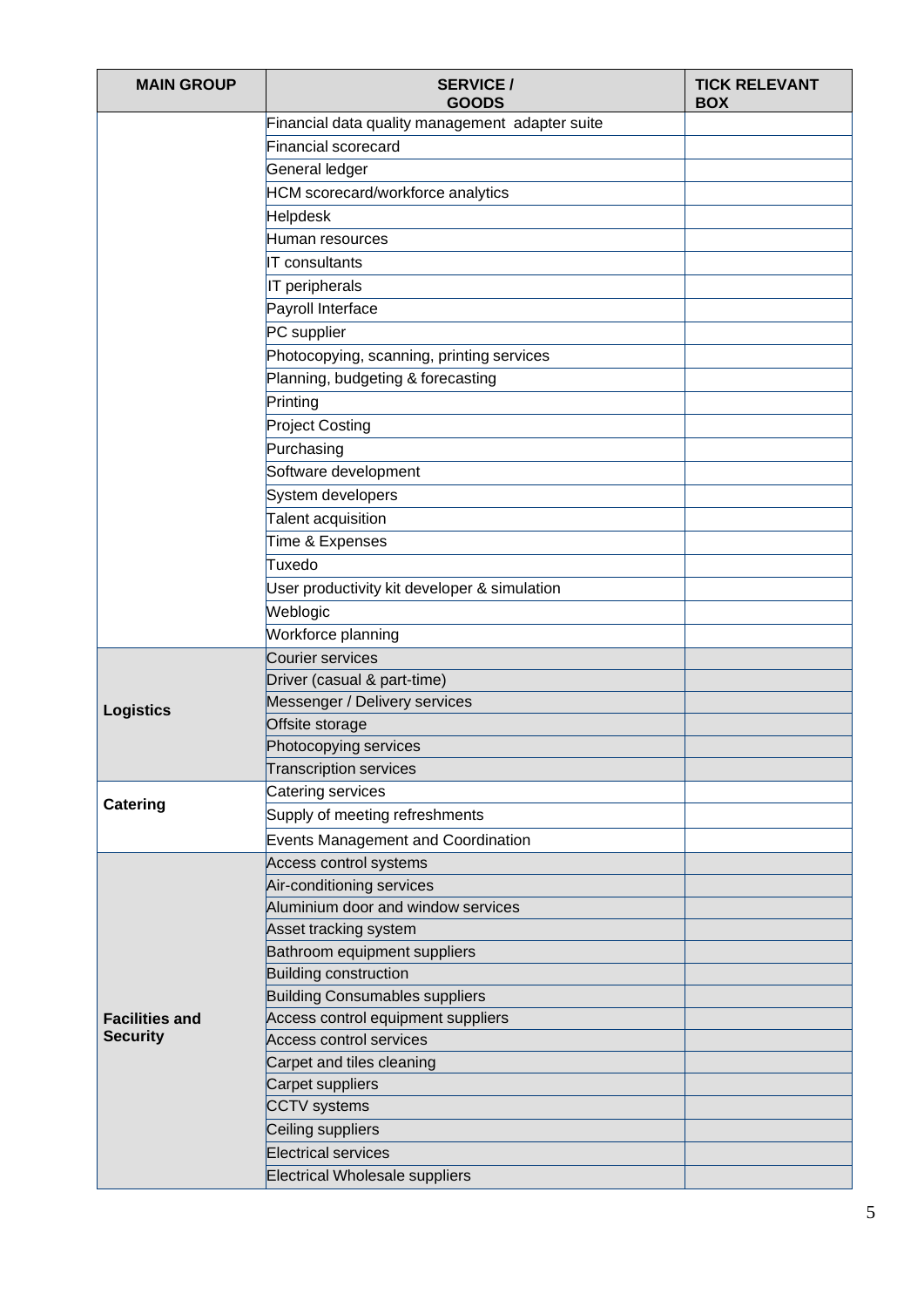|                                             | Fire detection services                           |                                    |
|---------------------------------------------|---------------------------------------------------|------------------------------------|
| <b>MAIN GROUP</b>                           | <b>SERVICE/</b><br><b>GOODS</b>                   | <b>TICK RELEVANT</b><br><b>BOX</b> |
|                                             | Fire prevention services                          |                                    |
|                                             | Fire systems                                      |                                    |
|                                             | Flower supplier                                   |                                    |
|                                             | Furniture procurement                             |                                    |
|                                             | Furniture repairs                                 |                                    |
|                                             | Generator repairs and services                    |                                    |
|                                             | Glass and window frame services                   |                                    |
|                                             | Hygiene equipment and supplies                    |                                    |
|                                             | Kitchen appliance suppliers                       |                                    |
|                                             | Kitchen cupboard suppliers                        |                                    |
|                                             | Metal detectors                                   |                                    |
|                                             | Occupational health and safety signage            |                                    |
|                                             | Paint work services                               |                                    |
|                                             | Pest control services                             |                                    |
|                                             | <b>Plant services</b>                             |                                    |
|                                             | Plumbing services                                 |                                    |
|                                             | Refrigeration services                            |                                    |
|                                             | Remrad communication services                     |                                    |
|                                             | Security services                                 |                                    |
|                                             | <b>Television and DSTV installers</b>             |                                    |
|                                             | Turnstile suppliers                               |                                    |
|                                             | <b>Upholstery</b>                                 |                                    |
|                                             | <b>UPS repairs and services</b>                   |                                    |
|                                             | Video conference equipment services               |                                    |
|                                             | Wall paper suppliers                              |                                    |
|                                             | Waste management services                         |                                    |
|                                             | <b>Welding services</b>                           |                                    |
|                                             | Window blinds suppliers and services              |                                    |
|                                             | Window decal services                             |                                    |
|                                             | <b>Woodwork services</b>                          |                                    |
|                                             | Advertising                                       |                                    |
|                                             | <b>Billboard advertising</b>                      |                                    |
| <b>Marketing &amp;</b><br>communication     | Corporate gifts                                   |                                    |
|                                             | Exhibitions                                       |                                    |
|                                             | Social Media Platform advertising                 |                                    |
|                                             | Layout and design of corporate publications       |                                    |
|                                             | Photography                                       |                                    |
|                                             | Facilitators: teambuilding & strategic planning   |                                    |
| <b>Travel</b>                               | Flights & accommodation agents                    |                                    |
|                                             | Venue hirers                                      |                                    |
|                                             | Visa applications                                 |                                    |
|                                             | <b>Commercial law services</b>                    |                                    |
|                                             | <b>Constitutional law services</b>                |                                    |
| <b>Professional</b><br>(Corporate Services) | <b>Criminal law services</b><br>Economic analysts |                                    |
|                                             | Employment law services                           |                                    |
|                                             |                                                   |                                    |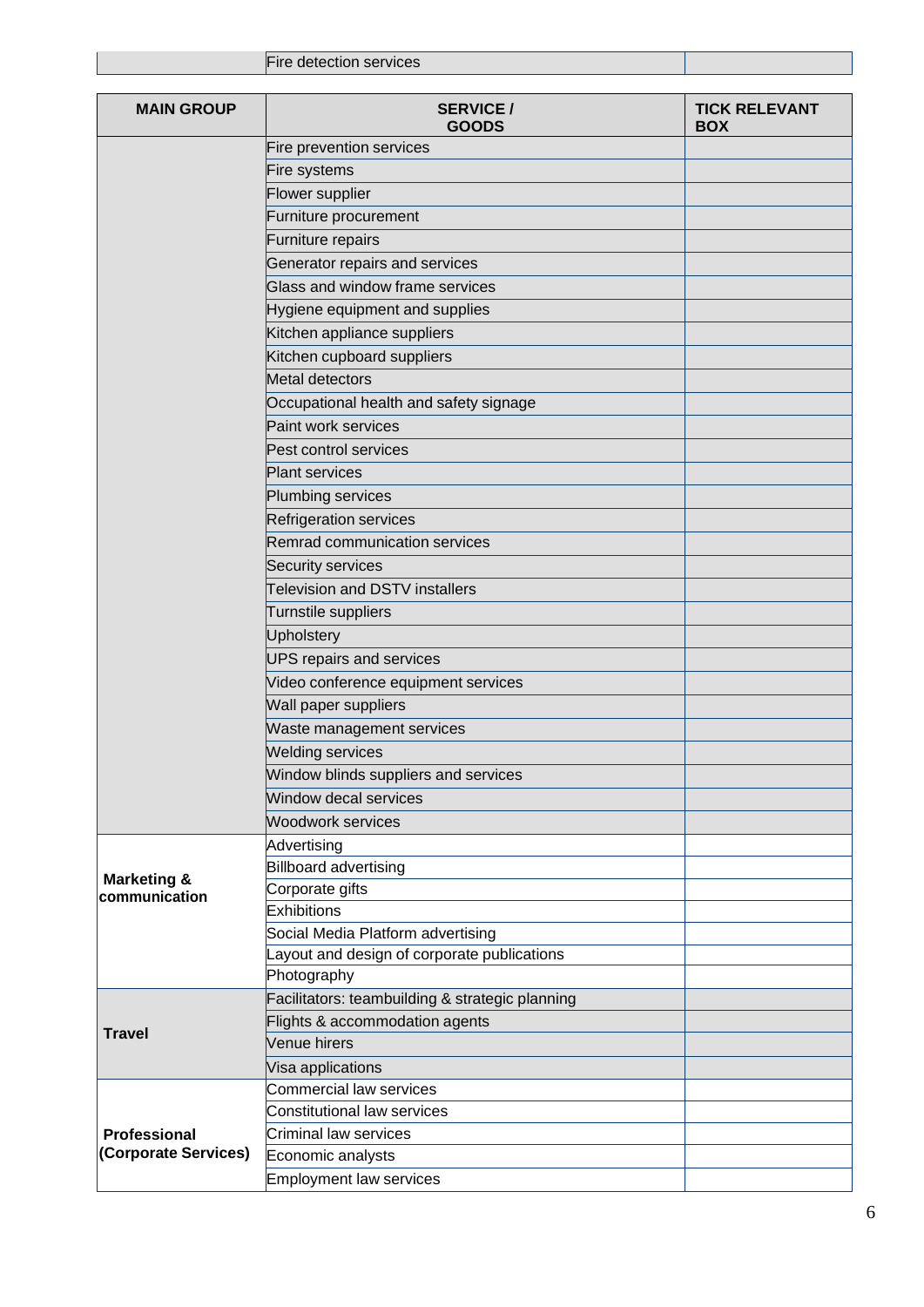|  | --- |  |  |  |
|--|-----|--|--|--|
|--|-----|--|--|--|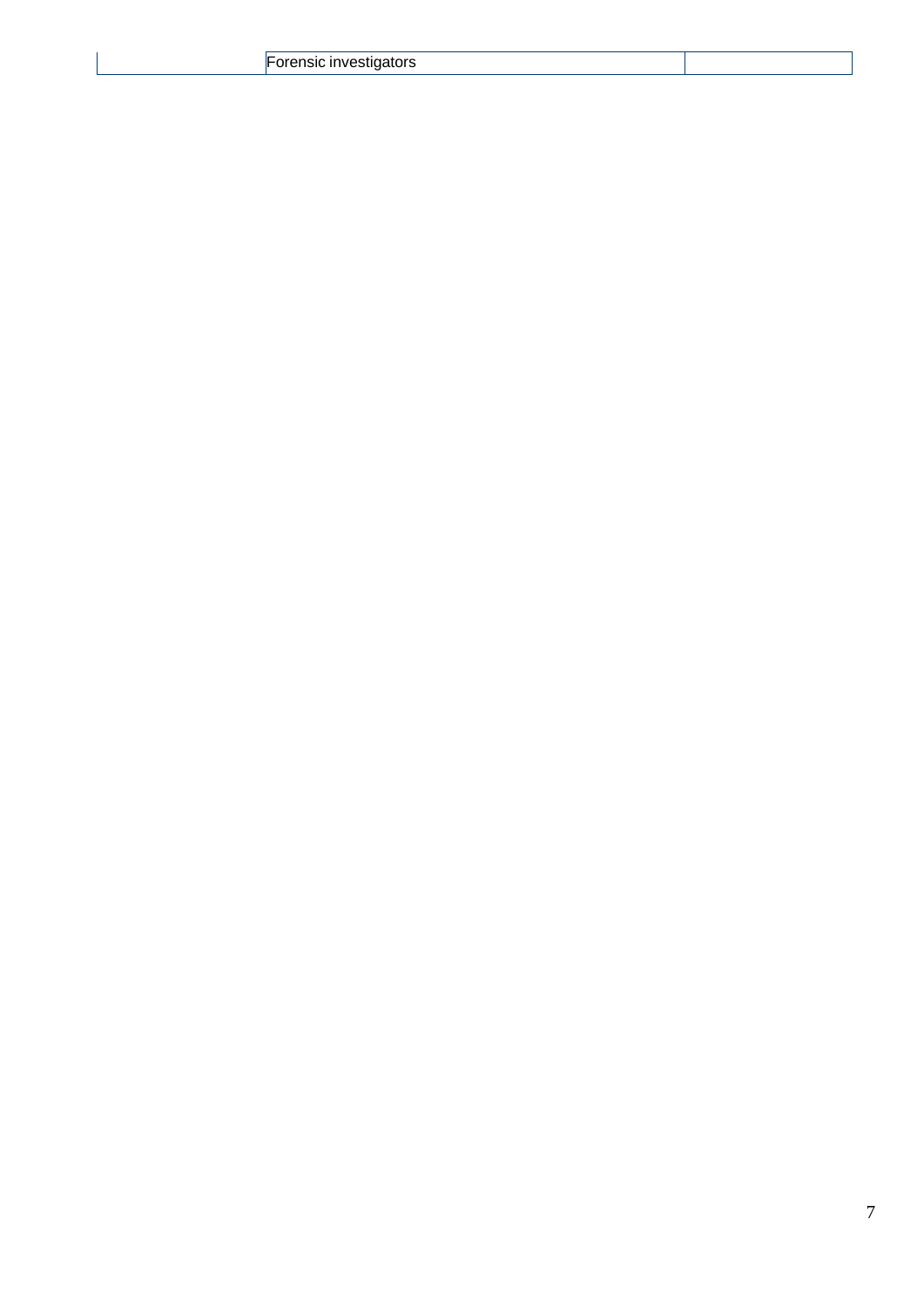# **Track record**

**List the four largest contracts/assignments completed by your company in the last three years**

|              | <b>Work performed</b>  |  |
|--------------|------------------------|--|
| One          | For whom               |  |
|              | <b>Contact person</b>  |  |
|              | <b>Contact numbers</b> |  |
|              | <b>Contract amount</b> |  |
|              | <b>Work performed</b>  |  |
| <b>Two</b>   | For whom               |  |
|              | <b>Contact person</b>  |  |
|              | <b>Contact numbers</b> |  |
|              | <b>Contract amount</b> |  |
|              | <b>Work performed</b>  |  |
| <b>Three</b> | For whom               |  |
|              | <b>Contact person</b>  |  |
|              | <b>Contact numbers</b> |  |
|              | <b>Contract amount</b> |  |
|              | <b>Work performed</b>  |  |
| Four         | For whom               |  |
|              | <b>Contact person</b>  |  |
|              | contact numbers        |  |
|              | <b>Contract amount</b> |  |

#### **Preferential Procurement Reform and Broad Based Black Economic Empowerment**

Black Economic Empowerment is an essential ingredient of the estate's business. In accordance with Government policy, the estate insists that the private sector demonstrates its commitment and track record to Black Economic Empowerment in the areas of ownership (shareholding), skills transfer, employment equity and procurement practices, etc (SMME Development).

The estate gives preference to companies complying with the B-BBEE Codes of Good Practice, Level 1 to Level 4.

Applicants shall complete the Preference Certificate attached to this questionnaire. In the case of a consortium, the Preference Certificate must be completed for each entity.

Applicants must submit a valid B-BBEE certificate from a SANAS Accredited Verification Agency.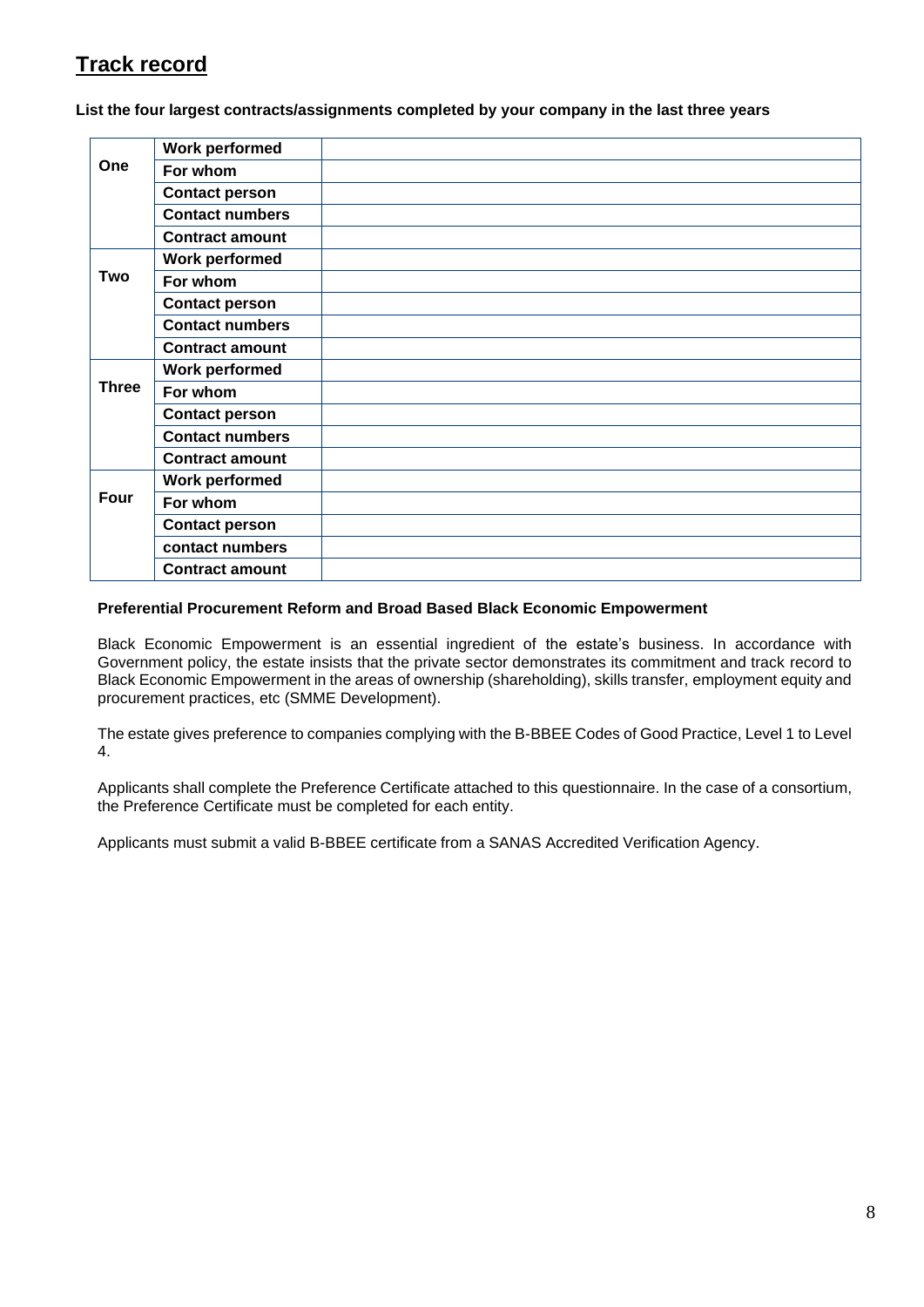# **SMME status of your enterprize**

#### ▪ **Kindly use this table to determine the SMME status of your enterprise**

▪ Kindly tick the relevant box in each column

| A. Sector                                       |     | <b>B. Full-time paid employees</b> |               |              |     | C. Annual turnover (R millions) |                |              |                | Total gross asset value (R millions) |               |              |
|-------------------------------------------------|-----|------------------------------------|---------------|--------------|-----|---------------------------------|----------------|--------------|----------------|--------------------------------------|---------------|--------------|
|                                                 | Med | <b>Small</b>                       | Very<br>small | <b>Micro</b> | Med | <b>Small</b>                    | Very<br>small  | <b>Micro</b> | Med            | <b>Small</b>                         | Very<br>small | <b>Micro</b> |
| Manufacturing                                   | 200 | 50                                 | 20            | 5            | 40  | 10                              | $\overline{4}$ | 0.15         | 15             | 3.75                                 | 1.5           | 0.1          |
| Construction                                    | 200 | 50                                 | 20            | 5            | 20  | 5                               | $\overline{2}$ | 0.15         | 4              | 1                                    | 0.4           | 0.1          |
| Retail and motor trade                          | 100 | 50                                 | 10            | 5            | 30  | 15                              | 3              | 0.15         | 5              | 2.5                                  | 0.5           | 0.1          |
| Wholesale trade                                 | 100 | 50                                 | 10            | 5            | 50  | 25                              | 5              | 0.15         | 8              | $\overline{4}$                       | 0.5           | 0.1          |
| Catering /<br>Accommodation                     | 100 | 50                                 | 10            | 5            | 10  | 5                               | $\mathbf{1}$   | 0.15         | $\overline{2}$ | $\mathbf{1}$                         | 0.2           | 0.1          |
| <b>Transport / Storage</b>                      | 100 | 50                                 | 10            | 5            | 20  | 10                              | $\overline{2}$ | 0.15         | 5              | 2.5                                  | 0.5           | 0.1          |
| Finance & business<br>services                  | 100 | 50                                 | 10            | 5            | 20  | 10                              | $\overline{2}$ | 0.15         | $\overline{4}$ | 2                                    | 0.4           | 0.1          |
| Repair / Allied services                        | 100 | 50                                 | 10            | 5            | 30  | 15                              | 3              | 0.15         | 5              | 2.5                                  | 0.5           | 0.1          |
| Communications                                  | 100 | 50                                 | 10            | 5            | 20  | 10                              | $\overline{2}$ | 0.15         | 5              | 2.5                                  | 0.5           | 0.1          |
| Other trade                                     | 100 | 50                                 | 10            | 5            | 10  | 5                               | $\mathbf{1}$   | 0.15         | $\overline{2}$ | $\mathbf{1}$                         | 0.2           | 0.1          |
| Commercial agents<br>(e.g. travel agent)        | 100 | 50                                 | 10            | 5            | 50  | 25                              | 5              | 0.15         | 8              | 4                                    | 0.5           | 0.1          |
| Community and social<br>services                | 100 | 50                                 | 10            | 5            | 10  | 5                               | $\mathbf{1}$   | 0.15         | 5              | 2.5                                  | 0.5           | 0.1          |
| Personal services<br>(e.g. consulting services) | 100 | 50                                 | 10            | 5            | 10  | 5                               | $\mathbf{1}$   | 0.15         | 5              | 2.5                                  | 0.5           | 0.1          |

#### **SMME status of your enterprise** (Please tick the relevant box)

| Micro      | Medium |  |
|------------|--------|--|
| Very small | Large  |  |
| Small      |        |  |

# **Declaration of any conflict of interest**

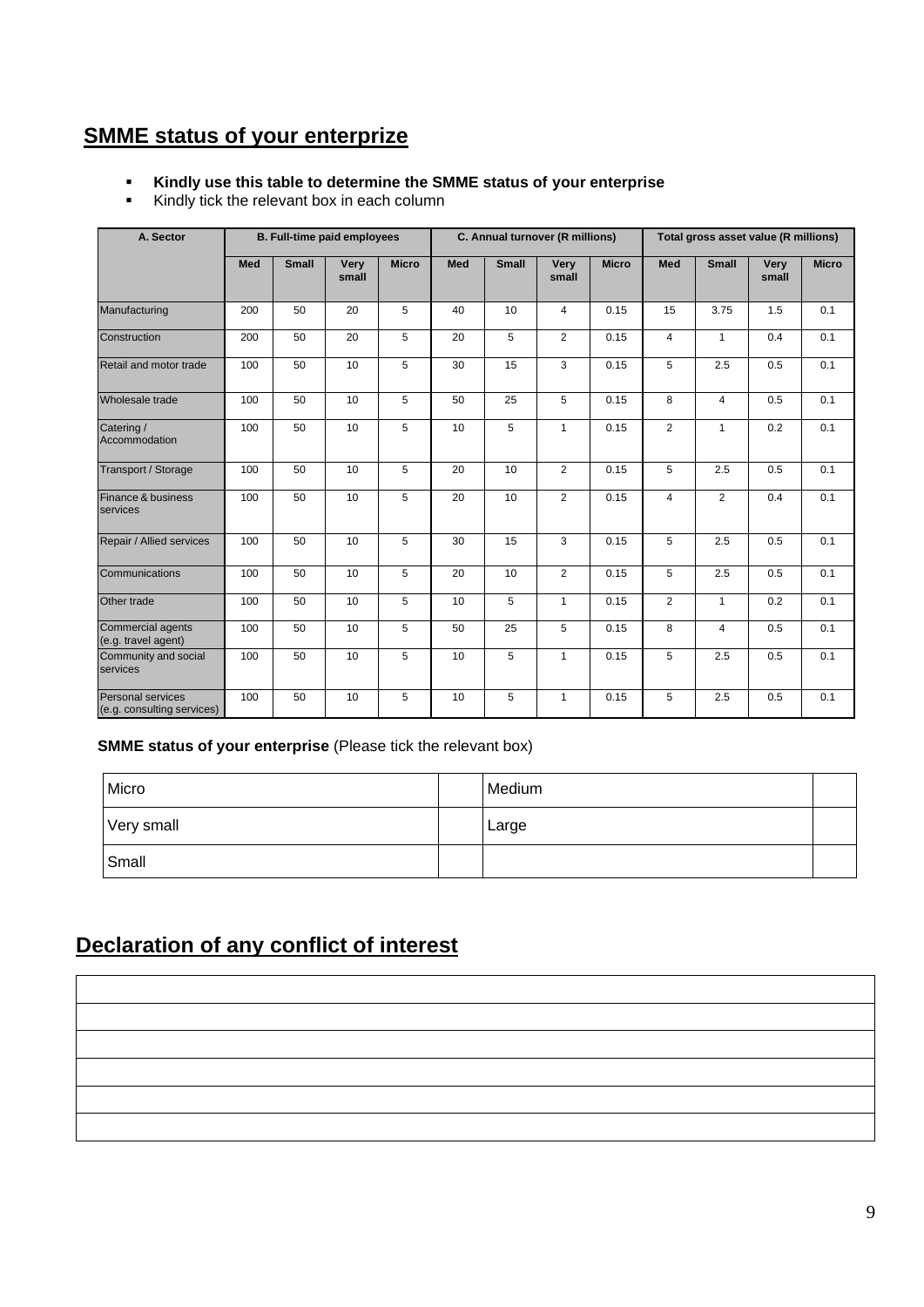# **Comments / Notes**

**I/we the undersigned acknowledge the following:**

- **The information furnished is true and correct.**
- **If misrepresentation to gain any benefit is established, the estate may,in addition to any other remedy it may have:**
	- o **disqualify and blacklist the supplier/service provider from future business with theEstate**
	- o **in instances where contracts are issued, cancel the contract and claim damagessuffered by having such cancellations**
	- o **impose on the contract a penalty clause not exceeding a percentage deemed fit of thevalue of the contract.**
- **The equity ownership claimed is in accordance with the general conditions.**
- **Any conflict of interest will be declared in the comment space below.**

**Signature of owner or authorized representative**

**Date**

**Signature of owner or authorized representative**

**Date**

| <b>COMMISSIONER OF OATHS:</b> | <b>STAMP:</b> |
|-------------------------------|---------------|
|                               |               |
| Signature :                   |               |
|                               |               |
|                               |               |
|                               |               |
| Date:                         |               |
|                               |               |
|                               |               |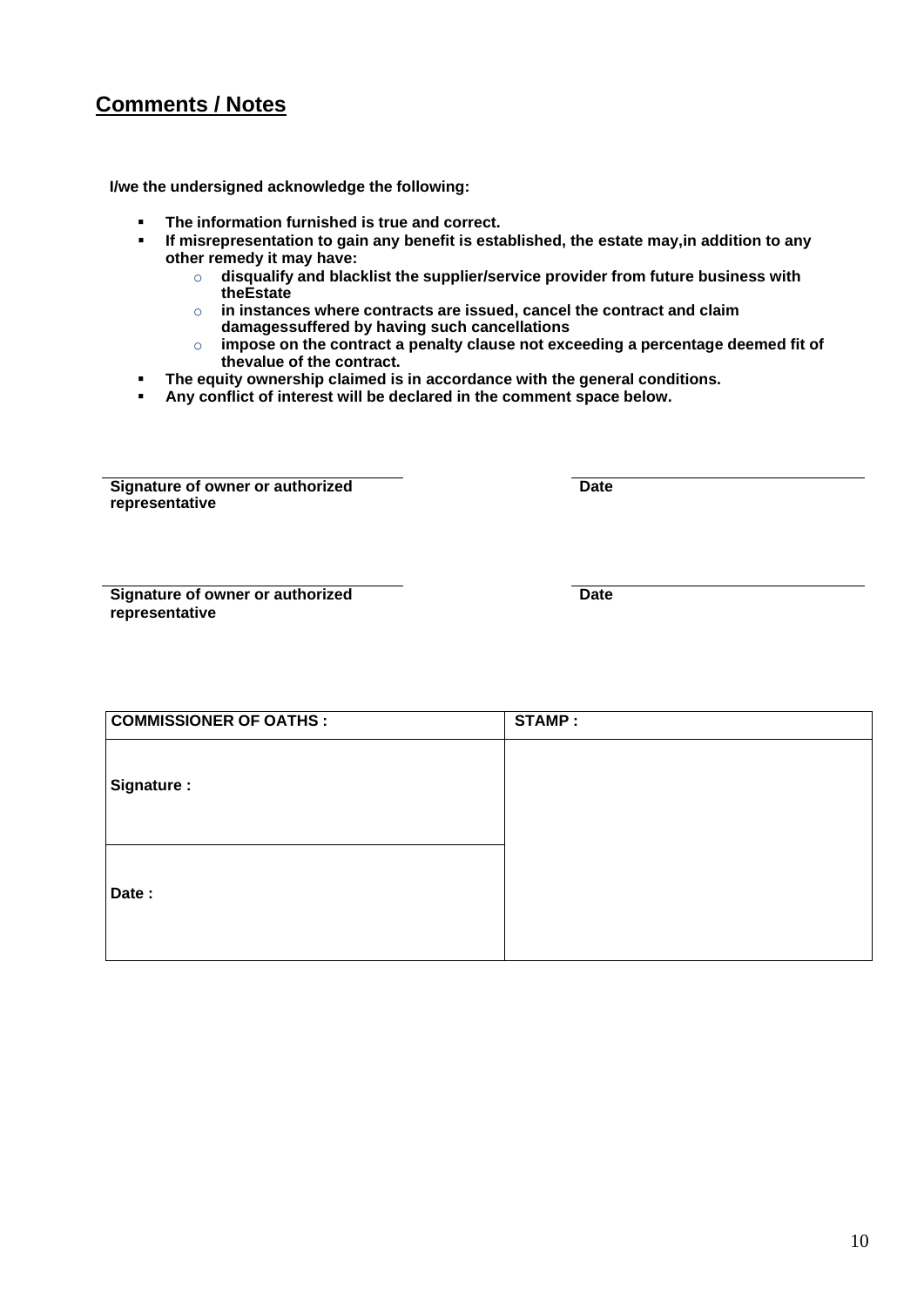# **Check list**

## **The following must be included with this application form:**

| <b>Documents to submit</b>                                                 | Tick |
|----------------------------------------------------------------------------|------|
| Company profile                                                            |      |
| Copy of Registration Certificates / Documents confirming name of directors |      |
| Original certified copies of ID documents not older than three (3) months  |      |
| Copy of Cancelled cheque / Letter from a Financial Institution             |      |
| Valid accredited BEE verification Certificates (SANAS/ABVA)                |      |
| Original and Valid Tax Clearance Certificate                               |      |

# **Comments / Notes**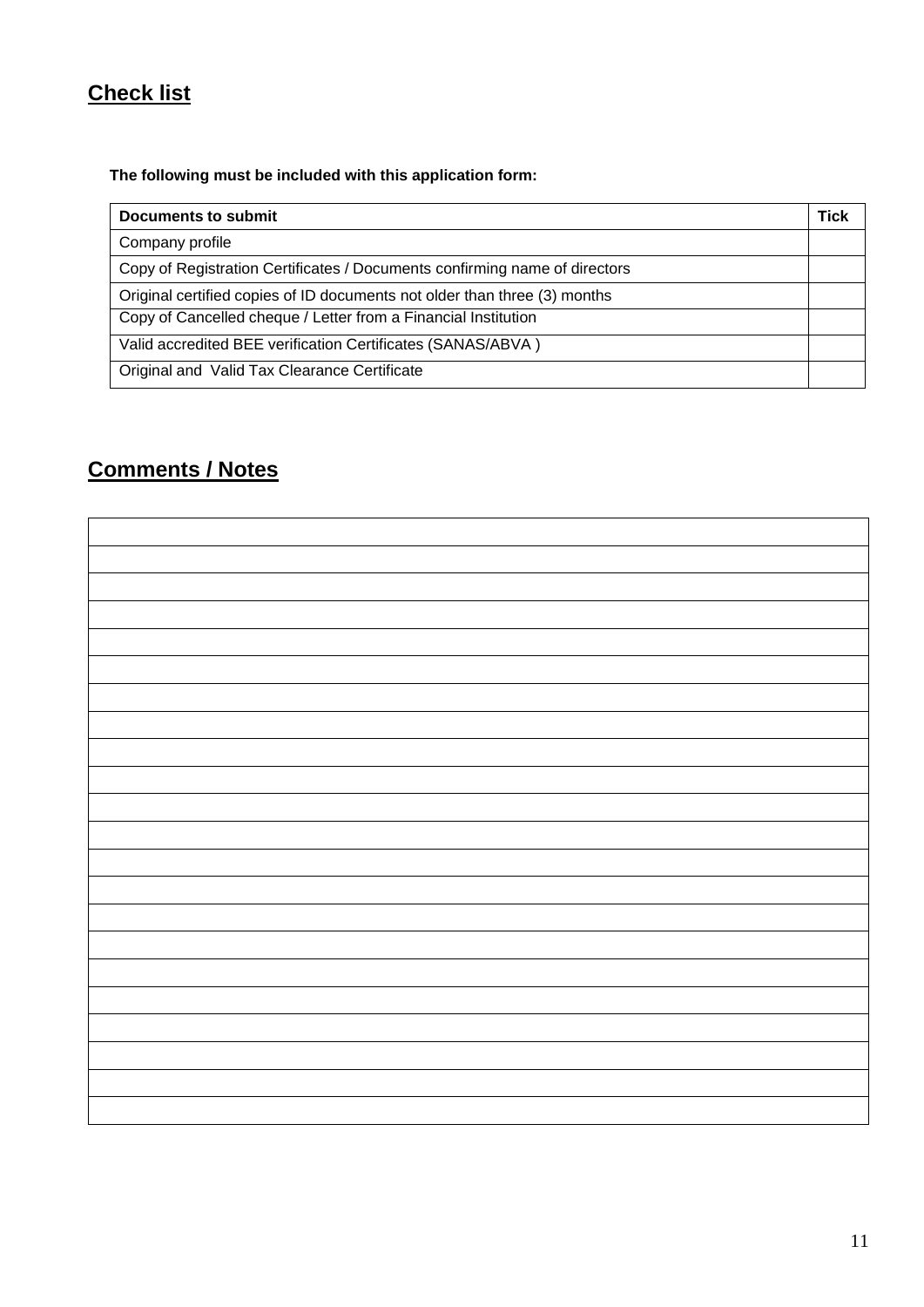#### 1. DEFINITIONS

"Estate" means Copperleaf Golf and Country Estate.

"Seller" means the person, firm or company to whom the Order is addressed and any associated or subsidiary person, firm or company responsible for executing the Order and shall include the Seller's personal representatives and permitted representatives. If the Order is executed by a person, firm or company different from that to which the Order is issued, then that person shall be deemed an authorised agent of the person, firm or company executing the Order for the purposes of being bound by these Conditions.

"Order" means the estate's Order and any amendment thereof for the supply of Goods sent by the estate to the Seller on the estate 's official order form together with any documents annexed thereto.

"Goods" means the articles, materials, works, services, or any of them described in the Order.

"Services" means any services other than delivery of Goods.

"Service Provider" means the person, firm or company to whom the Order is addressed and any associated or subsidiary person, firm or company responsible for providing services and shall include the Service Provider's personal representatives and permitted representatives. If the Order is executed by a person, firm or company different from that to which the Order is issued, then that person shall be deemed an authorised agent of the person, firm or company executing the Order for the purposes of being bound by these **Conditions** 

"Contract" shall mean the contract entered into and signed between the estate and the Seller consisting of the Order, these General Conditions, and any other documents (or parts thereof) specified in the Order.

"Contract Price" shall mean the price, exclusive of value-added tax and import duty (where applicable) payable to the Seller by the estate for the full and proper performance by the Seller of its part of the Contract as determined under the provisions of the Contract.

"Specification" means the technical description of the Goods contained or referred to in the Specification or in the Order.

"Delivery Date" means the date or dates specified in the Order for the delivery of the Goods.

"Business Day" means a day on which the banks are open for the transaction of business, excluding weekends and public holidays.

"Authorised Officer of the estate " shall mean all persons that have been permitted to transact with the Sellers, not limited to Procurement staff but anyone that the estate deems authorised to accept and enter into contractual terms on behalf of the estate.

"Authorised Officer of the Seller" shall mean a director or a partner or an employee of the Seller authorised or who might reasonably be expected to be authorised to accept contractual terms or variations on behalf of the Seller.

#### 2. PRECEDENCE

(a) Should there be any inconsistency between the documents comprising the Contract, they shall have precedence in the order herein listed: these Conditions; the Order.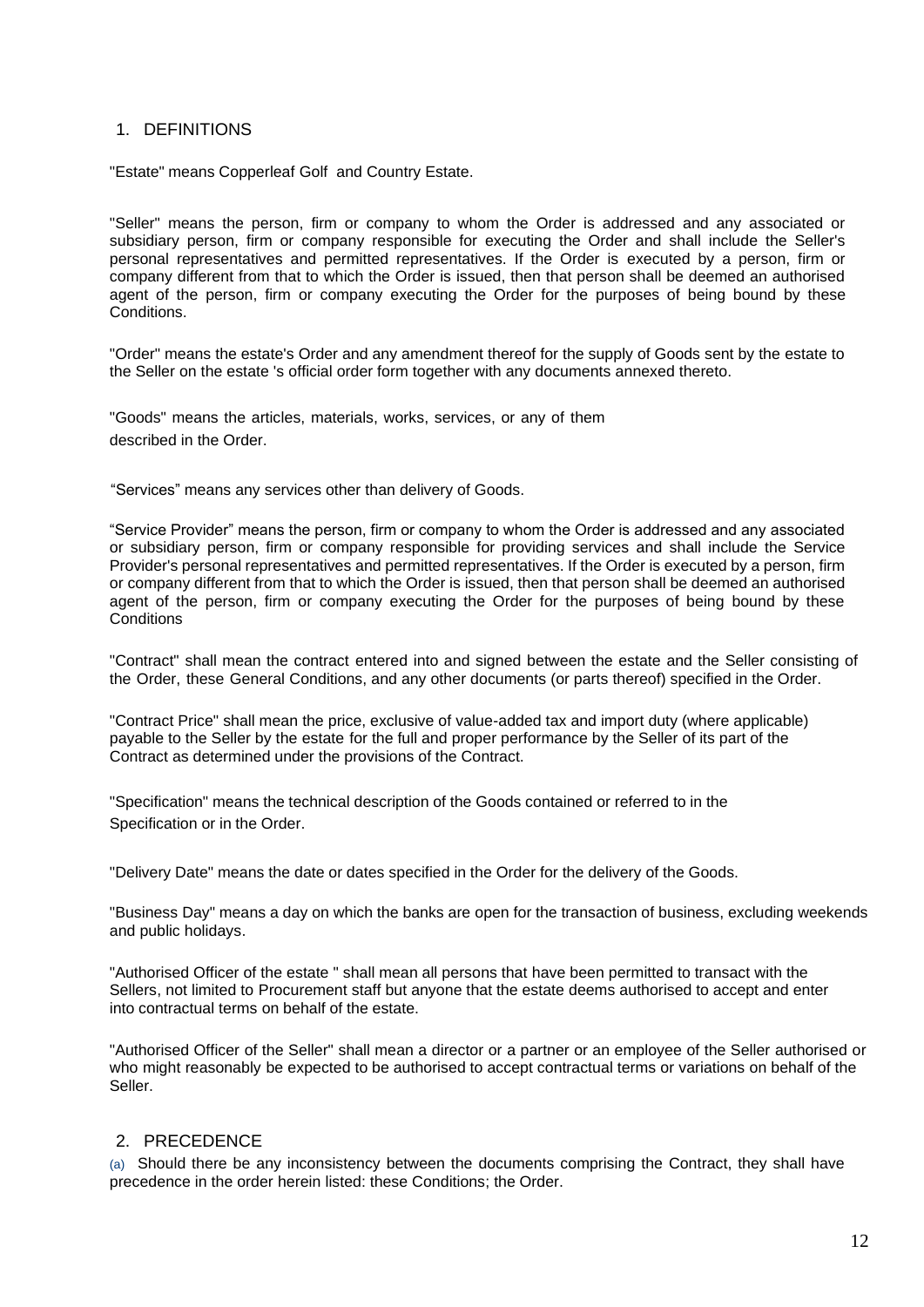(b) Unless otherwise agreed in writing and signed by an Authorised Officer of the estate and by an Authorised Officer of the Seller (i) theseConditions shall override any representations, promises, terms and conditions whatsoever stipulated, incorporated or referred to by eitherparty and (ii) any Conditions of Sale of the Seller shall be of no effect.

(c) Any variation of the Order or these Conditions shall become binding only if agreed in writing by an Authorised Officer of the estate and by an Authorised Officer of the Seller.

(d) The estate 's rights shall not be prejudiced or restricted by any indulgence or forbearance extended to the Seller and no waiver expressed or implied by the estate in respect of any breach shall operate as a continuing waiver or as a waiver of any other breach.

#### 3. PRICE

The Contract Price stated in the Order for the Goods or Services is a fixed price and shall not be varied for any reason unless expressly agreed in writing and signed by an Authorised Officer of the Seller and by an Authorised Officer of the estate.

#### 4. ACKNOWLEDGEMENT

The estate shall only be bound by the Order:

- (a) if it is on the official estate Order form duly signed by an Authorised Officer of the estate and
- (b) if the Seller accepts the Order in writing within 28 days of the date which it bears.

#### 5. VARIATIONS

The estate shall have the right during the execution of the Contract by notice in writing from an Authorised Officer of the estate to direct the Seller to add or to omit or otherwise vary the Goods, and the Seller shall carry out such variations and be bound by the same Conditions, so far as applicable, as though the said variations were stated in the Contract. Where the Seller receives any such directionsfrom the estate which would occasion an amendment to the Contract Price or the time for delivery of the Goods or the time for completion of the Contract, the Seller shall with all possible speed advise the estate in writing to that effect giving the amount of any suchamendment, ascertained and determined at the same level of pricing as the original Contract.

Where the Goods are ordered to the estate 's Specification, the Seller shall not alter any of the Goods, except as directed in writing by an Authorised Officer of the estate.

### 6. ACCEPTANCE, PROPERTY AND RISK

(a) The Goods shall only be accepted and property in them pass to the estate after they (i) have satisfied all requirements and passed all tests specified in the Order, the Specification and these Conditions and (ii) have thereafter been accepted in writing by and to the full satisfaction of the estate. The estate shall be entitled to reject the Goods at any time prior to their acceptance notwithstanding delivery.

(b) Until delivered to and accepted by the estate the Goods shall remain at the sole risk of the Seller, who shall at its own cost insure the Goods in the name of the Seller against all insurable risks which are likely to affect the goods with insurers and on terms approved by the estate. Satisfactory evidence of such insurance and payment of the current premiums shall be shown to the estate upon request.

#### 7. DELIVERY

(a) The Goods shall be properly packed, secured and dispatched at Seller's expense to arrive in good condition by the Delivery Date orDates and at the place or places specified in the Order.

(b) The Seller at its own expense shall furnish such programs of manufacture and delivery as the estate may reasonably require andshall give written notice to the estate immediately if such programs are or may be delayed.

(c) If the Goods are delivered to the wrong destination the Seller shall be held responsible for any additional expense in delivering themto their correct destination.

(d) Unless otherwise provided by the Contract, all Packages supplied by the Seller shall be considered as non-returnable, and their cost as having been included in the Contract Price. Where it is agreed that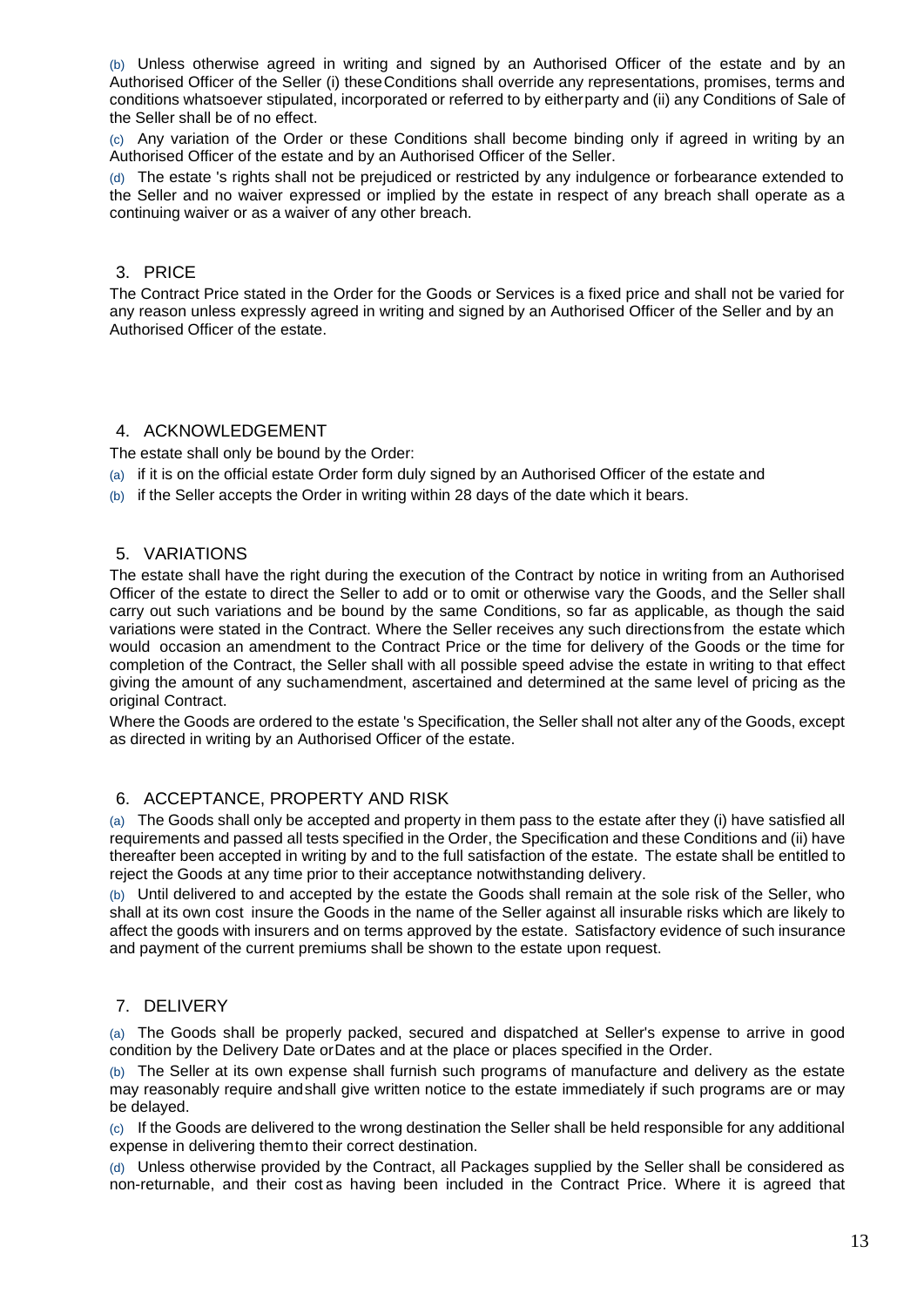Packages are returnable, full disposal particulars must be quoted on the advice note. The empties must have legible marks to show to whom they belong and the Seller shall be required to bear all carriage and cartage charges. The estate accepts no liability for Packages lost or damaged in transit.

(e) In order to confirm receipt the Seller shall obtain on delivery the signature of a representative of the estate or the person to whom the Seller has been instructed to effect delivery of the Goods. This confirmation shall be evidence of receipt only but not of the Goods being of the condition specified in the Order, the Specification and these Conditions and shall not amount to acceptance.

### 8. PAYMENT

(a) Payment shall be made in accordance with the Contract. In the absence of any express condition in the Contract, the estate's terms are payment within five (5) weeks of receipt of the statement. Invoices must be addressed to the estate Department indicated on the Order. The complete Order number must be quoted on all invoices.

(b) If applicable the estate shall pay to the Seller, in addition to the Contract Price, a sum equal to the valueadded tax chargeable on the value of the Goods supplied in accordance with the Contract.

(c) Any over-payments by the estate to the Seller shall be a sum recoverable from the Seller under Condition 26.

#### 9. QUALITY AND DESCRIPTION

The estate's representative shall have the right to inspect all Goods/Services at the Seller's works and the works of sub-contractors at all reasonable times and to reject Goods that do not comply with the terms of the Contract. Any inspection, checking, approval or acceptance given on behalf of the estate shall not relieve the Seller or its sub-contractor from any obligation under the Contract.

The Goods/Services shall:

- (a) conform in all respects with the particulars and requirements contained in the Order and the Specification and these Conditions.
- (b) correspond with their description.
- (c) be of sound materials and workmanship.
- (d) be equal in all respects to samples, patterns, drawings, plans and specifications provided by either party.
- (e) be of merchantable quality.
- (f) be capable of any standard of performance specified in the Contract.

(g) be fit for such purpose as shall be made known by the estate to the Seller and in this respect the estate relies on the Seller's skill and judgment.

#### 10. ESTATE'S RIGHT TO REJECT

(a) The ESTATE reserves the right to reject the whole (or any part) of the Goods/Services if any part of the Goods/Services does not correspond with the Order and the Specification and these Conditions in quality, fitness, description or quantity and to return any such rejected Goods to the Seller at the Seller's risk and expense.

(b) The making of payment shall not prejudice the estate 's right of rejection. Goods rejected under this Condition shall not be considered as having been delivered under the Contract and shall be removed by the Seller at its own expense within eight (8) days fromthe date of the receipt of notification of rejection or within such longer period as the estate may agree. In the event of the Seller failing to remove them, or any of them, within such a period as foresaid, the estate shall be entitled to return the rejected Goods or any of them at the Seller's risk, the cost of carriage being a sum of money recoverable from the Seller for the purposes of Condition 26.

#### 11. SELLER'S WARRANTY

Without prejudice to these Conditions and any additional obligations imposed by the Order the Seller agrees promptly to remedy or replace, at no cost to the estate, any part or parts of the Goods which during the first year of actual use (hereinafter called the Warranty Period) prove to be defective or unsuitable for the purpose specified, whether such is due to faulty design, poor workmanship, faulty materials, the Seller's erroneous instructions or data, or any other cause not attributable to misuse by the user.

The Warranty Period for any goods repaired or replaced shall be extended by 12 months from the date when such repair or replacement shall be approved by the estate.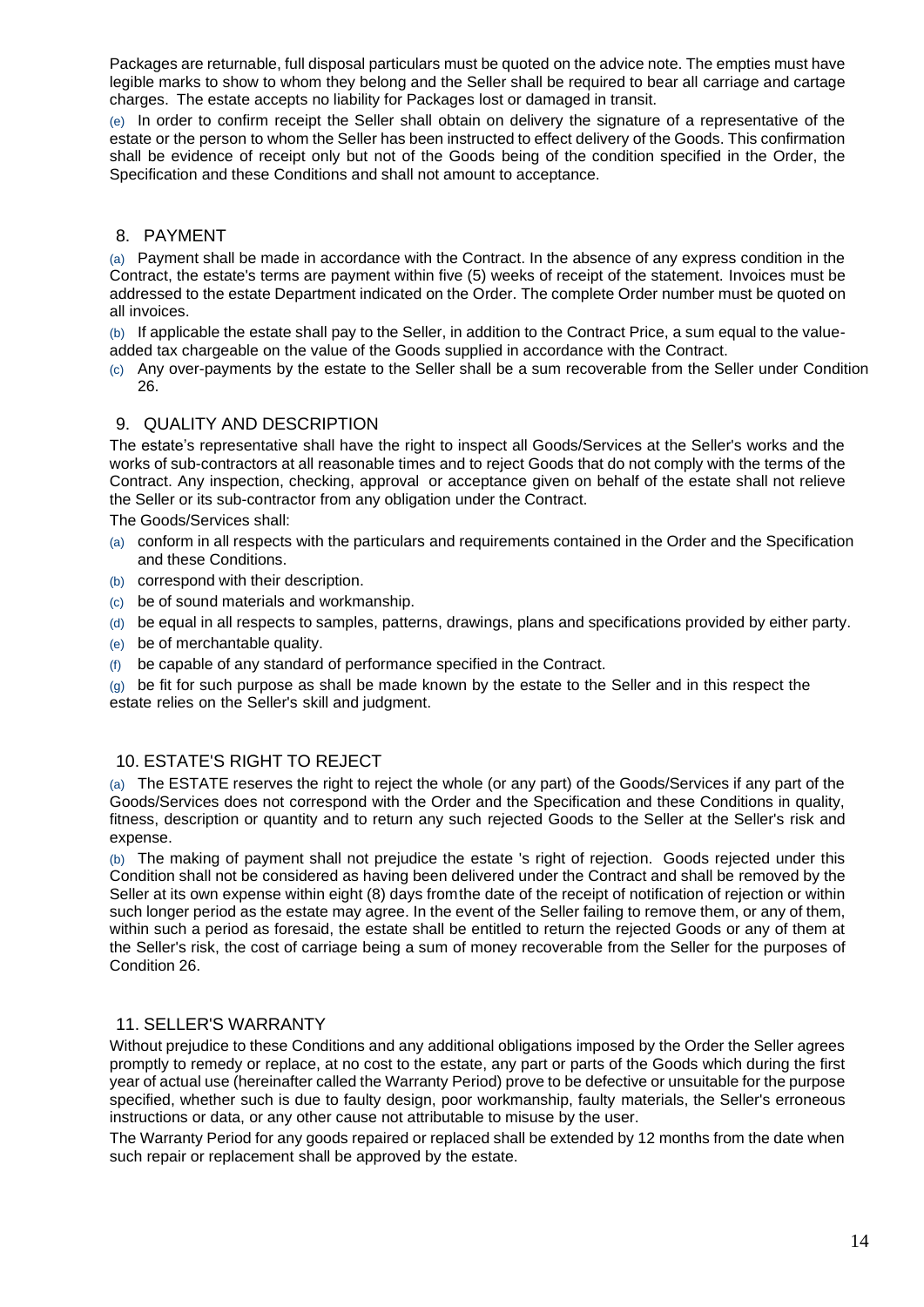#### 12. INDEMNITY

(a) The Seller shall indemnify the estate against all losses, liabilities, claims, demands, damages, costs and expenses whatsoever in respect of loss of or damage to any property whatsoever (including that of the estate) or injury to or death of any person (including any employees, agents or sub-contractors of the estate or the Seller) or other loss or damage sustained by any person howsoever caused that may arise or occur directly or indirectly as a result of

either (i) the Goods not being in accordance with the Order, the Specification

and these Conditionsor (ii) any act or omission of the Seller, its servants,

agents or sub-contractors.

(b) The Seller shall effect insurance against all those risks the subject of the seller's indemnification in Condition 12(a) with insurers and on terms approved by the estate. Satisfactory evidence of such insurance and payment of the current premiums shall be shown to the estate upon request.

#### 13. LATE DELIVERY

(a) The time or times specified in the Order for delivery of the Goods is of the essence of the Contract between the estate and the Seller for the supply of the Goods.

(b) If delivery of the Goods or any part thereof is not made in accordance with the time or times specified in the Order, the estate may atits option and without prejudice to any other rights the estate may have, cancel the delivery of any undelivered balance of the Goods.

#### 14. FORCE MAJURE

If during the currency of the Contract the estate is prevented from or hindered in the use of the Goods by reason of war, strikes, disputes,lockouts, riots, civil commotions, epidemics, fire, explosion, accident, flood or any other operation of the forces of nature or any other cause whatsoever whether of the foregoing nature or not, then the estate at its option may partially or wholly suspend deliveries of the Goods during the continuance of such causes and the time for delivery shall be correspondingly extended, but if such suspension continues for more than six months, the estate may give written notice to terminate the whole or any part of the Contract thereby affected without liability and without prejudice to the accrued rights of either party. If the Seller postpones delivery at the request of the estate pursuant to this clause, the seller shall store, protect and insure the goods until actual delivery and the estate shall be liable for any reasonable cost (including insurance) for its so doing.

### 15. STORAGE

Except where stated otherwise in the Contract, the Seller shall protect and insure Goods that might deteriorate through corrosion or othercause during storage and transportation.

#### 16. HAZADOUS GOODS

Hazardous goods must be marked with the name of the material in English and the Seller shall observe the requirements of the Republic of South Africa or public body or any international agreement or convention of whatsoever nature and by whomsoever imposed relating to the packaging, labelling, distribution and carriage of hazardous goods. The Seller shall promptly inform the estate of any dangers and special instructions relating to the handling or use of hazardous Goods.

#### 17. ARTICLES ON LOAN AND USE OF INFORMATION

All tools, materials, drawings, specifications and other equipment and data loaned by the estate to the Seller in connection with the contract shall remain at all times estate property and be surrendered to the estate upon demand in good and serviceable condition (fair wear and tear allowed) and are to be used by the Seller solely for the purpose of completing the Contract. The Seller agrees that no copy of any of the articles listed in the foregoing sentence shall be made without consent in writing of an Authorised Officer of the estate. Such articles shall be at the risk of the Seller and insured by the Seller at Seller's own expense against the risk of loss, theft or damage. Any loss of or damage to such articles shall be made good by the Seller at the Seller's expense. All scrap arising from the supply of sucharticles must be disposed of at the estate 's discretion and all proceeds of sales of such scrap must be credited by the Seller to the account of the estate. Any specifications, plans, drawings, patterns or designs supplied by the estate to the Seller in connection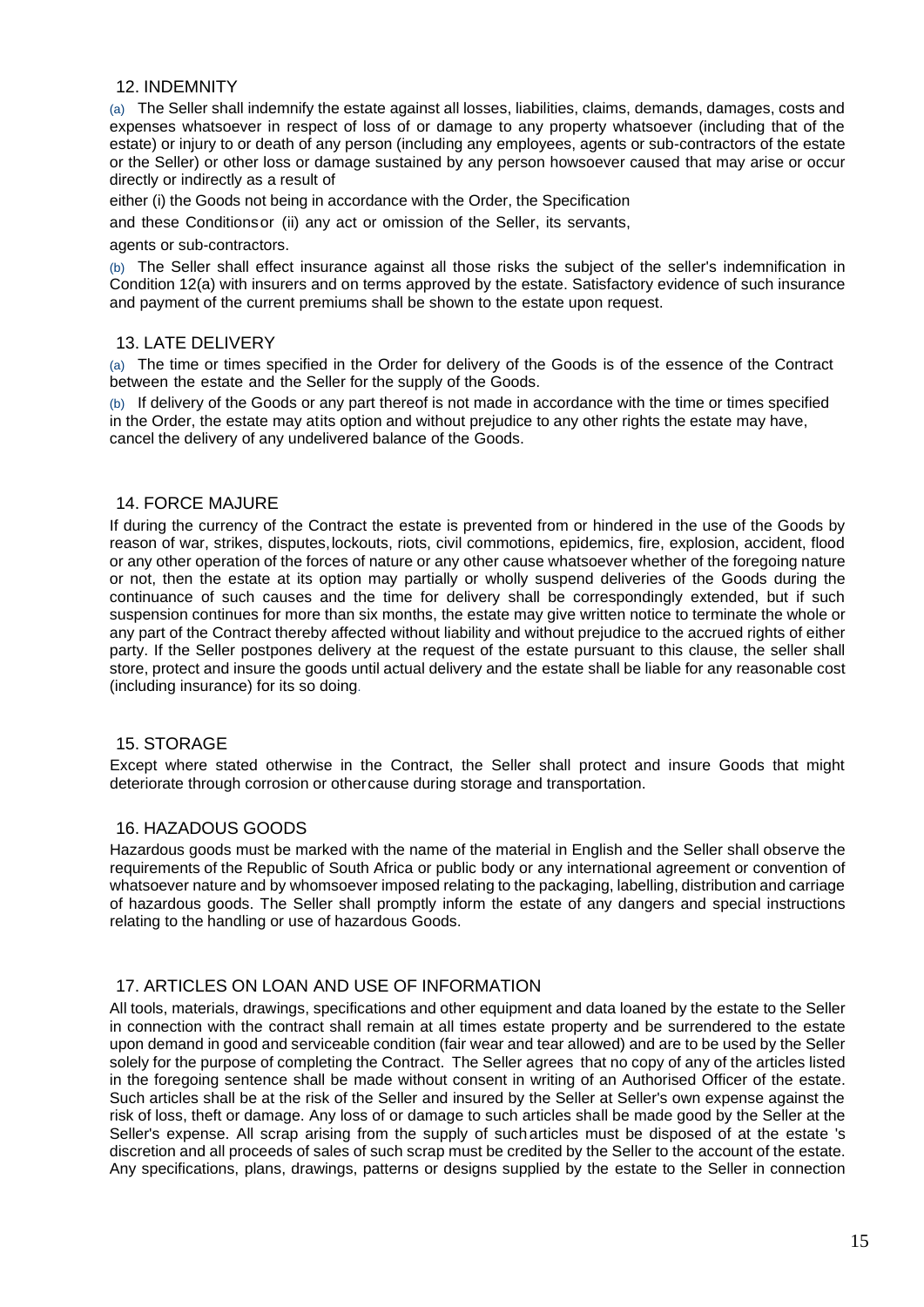with the Contract shall remain the property of the estate, and any information derived there from or otherwise communicated to the Seller in connection with the Contract shall be kept secret and shall not without consent in writing of an Authorised Officer of the estate, be published or disclosed to any third party, or made use of by the Seller except for the purpose of implementing the Contract.

#### 18. OWNERSHIP OF RESULTS

If the Contract involves design and/or development work, but not otherwise, the provisions hereinafter set out in this Condition shall apply:

All rights in the results of work arising out of or deriving from this Contract, including inventions, designs, copyright and knowledge shall be the property of the estate which has the sole right to determine whether any letters patent, registered design and other protection shallbe sought.

The seller shall promptly communicate to the estate all such results and shall if requested and at the expense of the estate do all acts and things necessary to enable the estate or its nominee to obtain letters patent, registered designs and other protection for such results in all territories and to assign the same to the estate or its nominee.

The Seller shall ensure that all technical information (including computer programs and programming information) arising out of or deriving from this Contract is held in strict confidence except for any such information which becomes part of the public domain other than by breach of this Contract.

### 19. NON-OBSERVANCE OF CONDITIONS

In the event of any breach or non-observance of any of these Conditions, the estate may give the Seller written notice of such breach or non-observance and the Seller shall have 28 days from receipt of the notice in which to rectify the breach or non-observance. Should the Seller fail so to rectify, then the estate shall have the right to give the Seller written notice forthwith terminating the contract.

### 20. ESTATE'S RIGHT OF CANCELLATION

The Seller agrees that the Contract may be terminated by the estate at any time in whole or in part by delivery to the Seller of a Notice of Termination. In the event of such Notice being given the Seller shall comply with any directions with regard to the Goods which may be given by the estate. Subject to the Seller submitting within six (6) months from the effective date of termination its termination claim in the form prescribed by the estate in the Notice of Termination, the estate shall indemnify the Seller against any commitments, liabilities orexpenditure which in the opinion of the estate have been reasonably and properly incurred by the Seller in connection with the Contract and which would otherwise represent an unavoidable loss to the Seller. The estate shall not be liable to pay under the provisions of this Condition any sum which when taken together with any sums paid or due or becoming due to the Seller under the Order, shall exceed the total price of the Goods payable under the Contract. Save as provided above, the estate shall not be liable to the Seller for any loss, damage or injury whatsoever sustained by the Seller whether direct, indirect or consequential howsoever the same may be caused.

## 21. CONSEQUENTIAL LOSS

The estate, its servants, agents and independent contractors shall not in any circumstances whatsoever be liable for any loss of profit or consequential loss whatsoever and the Seller shall hold harmless and indemnify the estate and its servants, agents and independent contractors accordingly.

### 22. INSOLVENCY OF SELLER/SERVICE PROVIDER

The estate may by written notice cancel the delivery of any undelivered balance of the Goods or the provision of Services if the Seller/Service Provider becomes insolvent or being a sole proprietor or partnership becomes bankrupt or enters into a composition or arrangement with his creditors or has a Receiving Order made against him or being a Company goes into liquidation or suffers a Receiver to be appointed.

### 23. COMPLIANCE WITH LAW

(a) The Seller/Service Provider shall ascertain, comply with and observe strictly in respect of and in connection with the Goods/Services and their supply all Acts of Parliament, statutory provisions and regulations, common law duties, by-laws or regulations of any government local authority or other public body of whatsoever nature and by whosoever imposed.